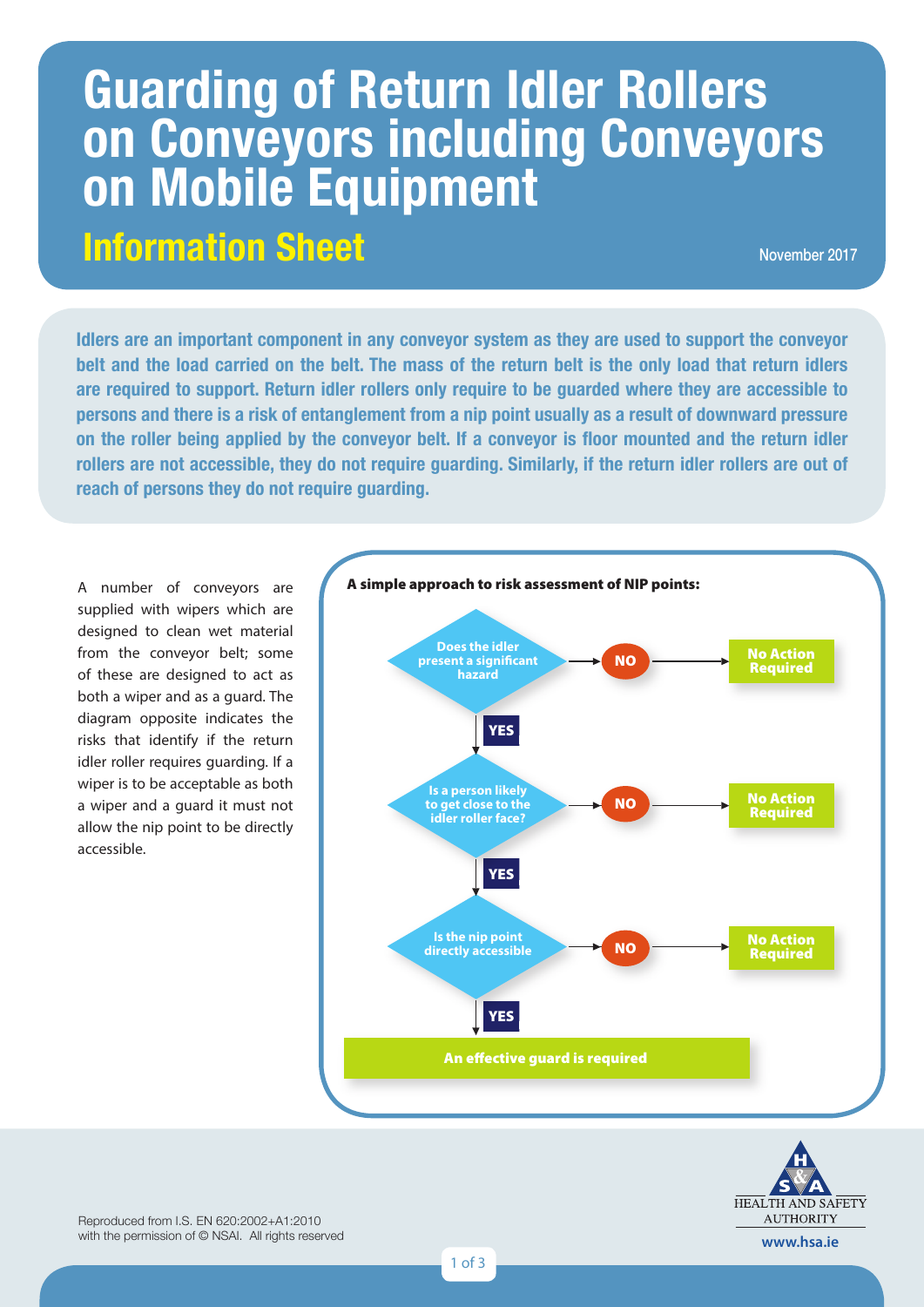# **Return Idler Rollers 0.7 – 2.5 Metres from the Ground**

If the return idler rollers of a conveyor are at a height above 0.7 metres and up to 2.5 metres from the ground they must be guarded unless there is no risk of people being injured because the belt can yield (leave the idlers) to produce a clearance of at least 50 mm at the nip point without trapping or crushing.

The guards must be one of the three types described below.

#### **A. Nip Guards for Return Idler Rollers**

Nip guards at return idler rollers shall extend across the width of the belt and for a minimum of 150 mm from the nip point.

They shall be closely fitted to follow the belt line and idler periphery approaching the nip point, with a maximum clearance of 5 mm.

1. Direction of belt travel

# **B. Fixed Distance Guards for Return Idler Rollers**

Fixed distance guards shall be securely fixed in position using captive type fastenings and shall only be capable of being opened or removed with the aid of a tool.





## **C. Fixed Enclosing Guards**

Fixed enclosed guards shall be securely fixed in position using captive type fastenings and shall only be capable of being opened or removed with the aid of a tool. If they are removable, they shall be capable of being removed and replaced without dismantling any other part. Fixed enclosing guards shall be designed so that they cannot remain in the closed position unless they are fastened. Fixed enclosing guards shall not be designed to have sufficient space to allow any person to enter and be enclosed inside.